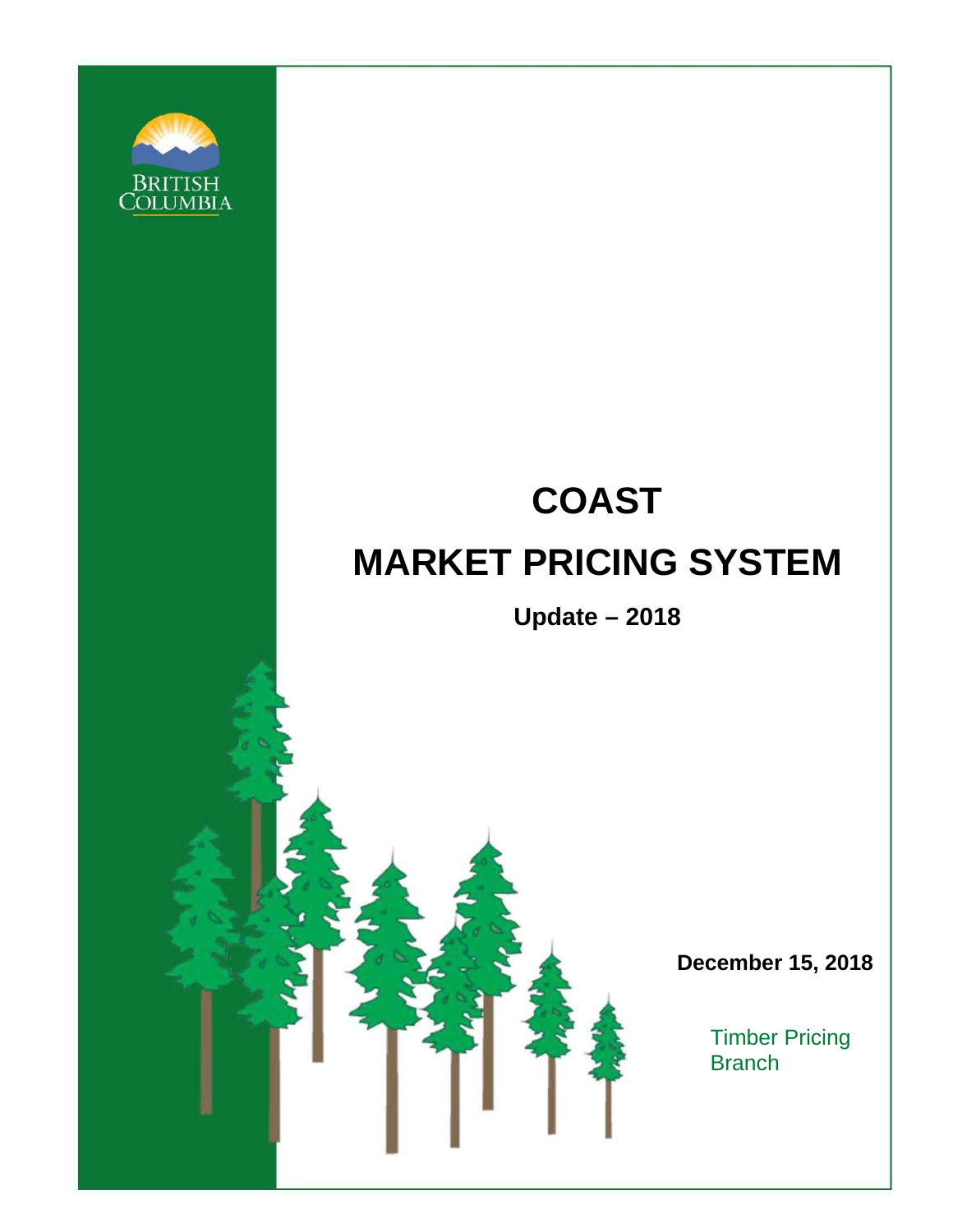# **Table of Contents**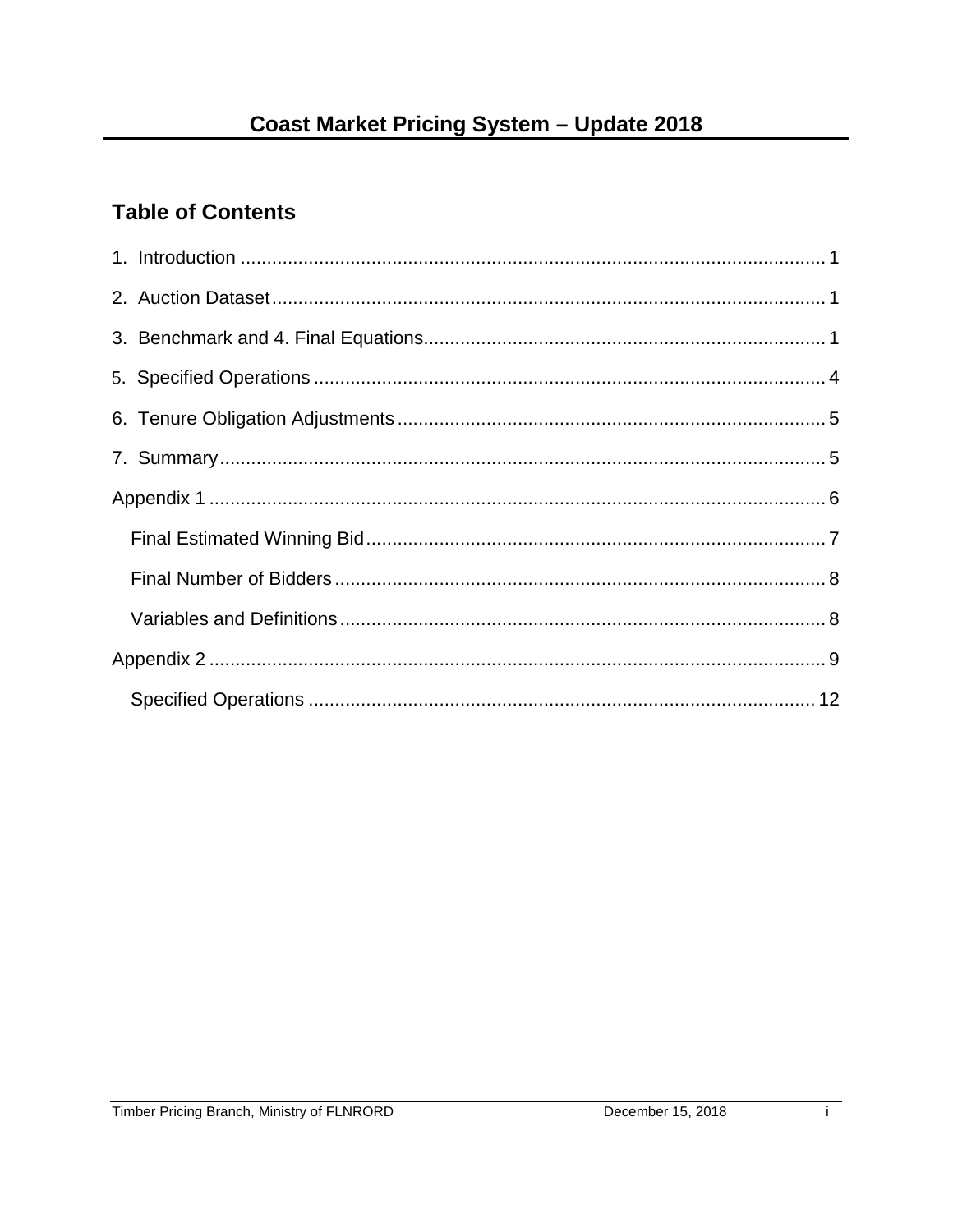# <span id="page-2-0"></span>**1. INTRODUCTION**

The purpose of this paper is to provide an overview of the December 15, 2018 update to the Coast Market Pricing System (MPS).<sup>[1](#page-2-3)</sup>

# <span id="page-2-1"></span>**2. AUCTION DATASET**

The auction dataset used in the update contains winning bids and data from 695 sales over the 12 year period July 1, 2006 through June 30, 2018.

# <span id="page-2-2"></span>**3. BENCHMARK EQUATIONS**

With the new auction dataset, the 2017 equations were re-estimated using the new dataset. No other changes were made.

The results are the benchmark equations, on the following pages.

# **4. FINAL EQUATIONS**

After the major changes that came in the 2017 update, this year's update has been restricted to updating the auction dataset, the specified operations and tenure obligation adjustments. The structure of the estimated winning bid variables is unchanged.

<span id="page-2-3"></span> $1$  This paper is not intended to provide the basis for calculating stumpage rates nor should it be used as guidance for interpreting the legal policies and procedures for calculating stumpage rates, which are contained in the *Coast Appraisal Manual (CAM)*. The *Coast Appraisal Manual* contains the policies and procedures referred to in Section 105 of the *Forest Act*.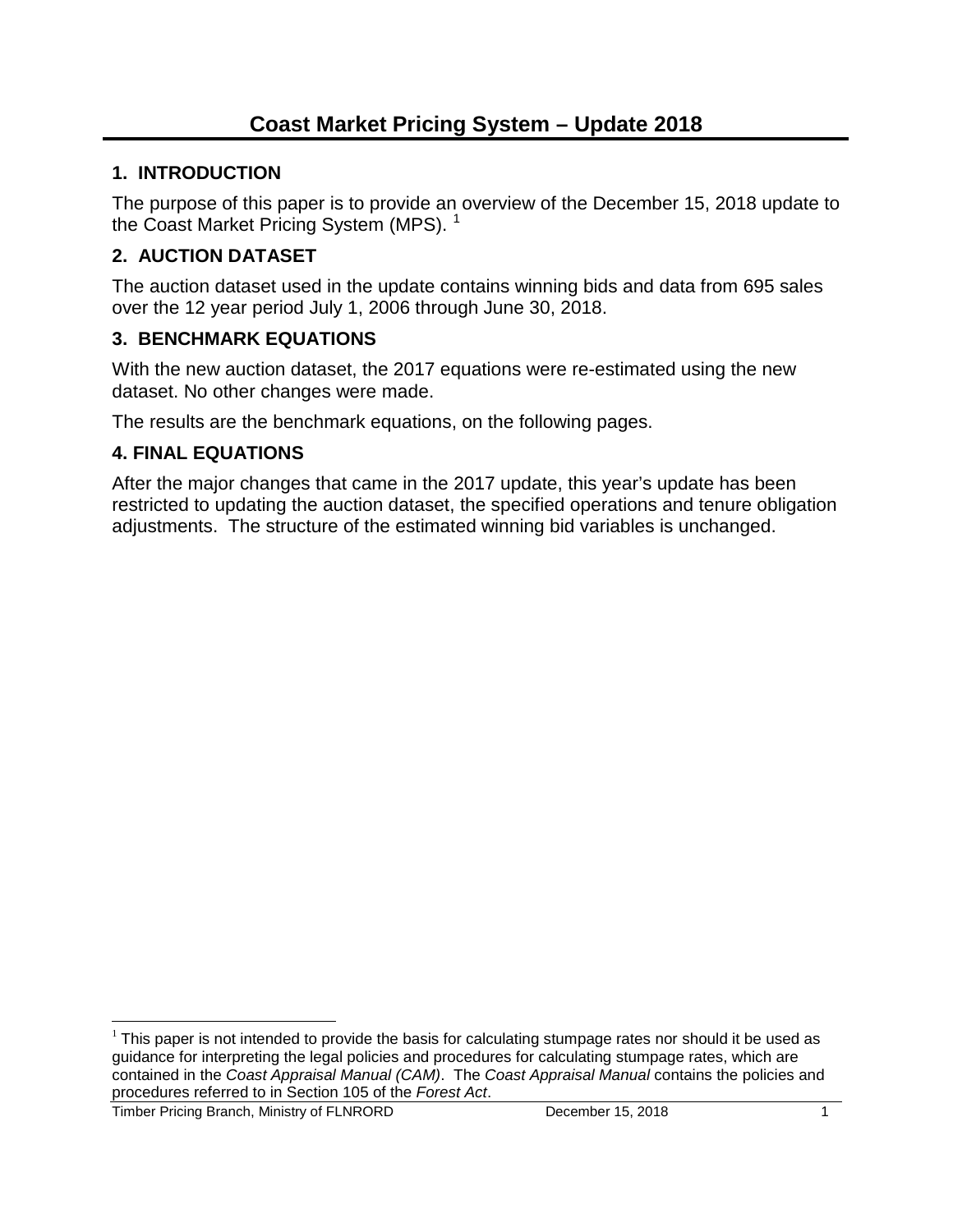#### **EQUATIONS:**

# **Winning Bid – 2017 and 2018 (benchmark)**

|                                       | <b>2017 Final</b>  |             | 2018 Final (benchmark) |             |
|---------------------------------------|--------------------|-------------|------------------------|-------------|
| <b>Explanatory Variable</b>           | <b>Coefficient</b> | t-Statistic | <b>Coefficient</b>     | t-Statistic |
| Constant                              | $-56.03$           | $-12.14$    | $-60.73$               | $-12.81$    |
| 3-Mo. Ave. Domestic Log Selling Price | 0.6208             | 11.79       | 0.7969                 | 16.83       |
| Cedar Lumber                          | 0.04081            | 7.642       | 0.02948                | 5.571       |
| Fir Lumber                            | 0.02708            | 3.246       | 0.01388                | 1.797       |
| Hemlock Lumber                        | 0.01403            | 1.942       | 0.01718                | 2.544       |
| Cypress                               | 36.27              | 4.404       | 34.26                  | 4.132       |
| Gambier Dist 400                      | $-7.239$           | $-3.681$    | $-6.375$               | $-3.168$    |
| <b>Cruise Grades</b>                  | 6.444              | 4.382       | 8.149                  | 5.587       |
| <b>Conventional Slope</b>             | $-0.2664$          | $-7.003$    | $-0.2600$              | $-6.789$    |
| Heli Land Drop                        | $-43.11$           | $-14.51$    | $-45.28$               | $-14.93$    |
| Heli Water Drop                       | $-34.50$           | $-8.177$    | $-30.77$               | $-7.683$    |
| Volume per Hectare/1000               | 20.63              | 7.499       | 17.66                  | 6.368       |
| Number of Bidders                     | 2.812              | 13.95       | 2.976                  | 14.82       |
| Location                              | $-0.07669$         | $-6.345$    | $-0.08412$             | $-7.032$    |
| Second Growth Fir                     | 7.579              | 2.288       | 9.322                  | 2.964       |
| Isolated                              | $-7.744$           | $-6.247$    | $-8.284$               | $-6.601$    |
| Lumpsum                               | $-5.623$           | $-4.165$    | $-5.841$               | $-4.275$    |
| Export Share * Non-Cedar-Cypress      | 31.31              | 4.966       | 36.61                  | 5.658       |
| <b>Total Coast Harvest</b>            | 0.8928             | 3.000       | 0.2369                 | 1.211       |
| <b>Number of Observations</b>         | 648                |             | 695                    |             |
| Adjusted $R^2$                        | .785               |             | 0.803                  |             |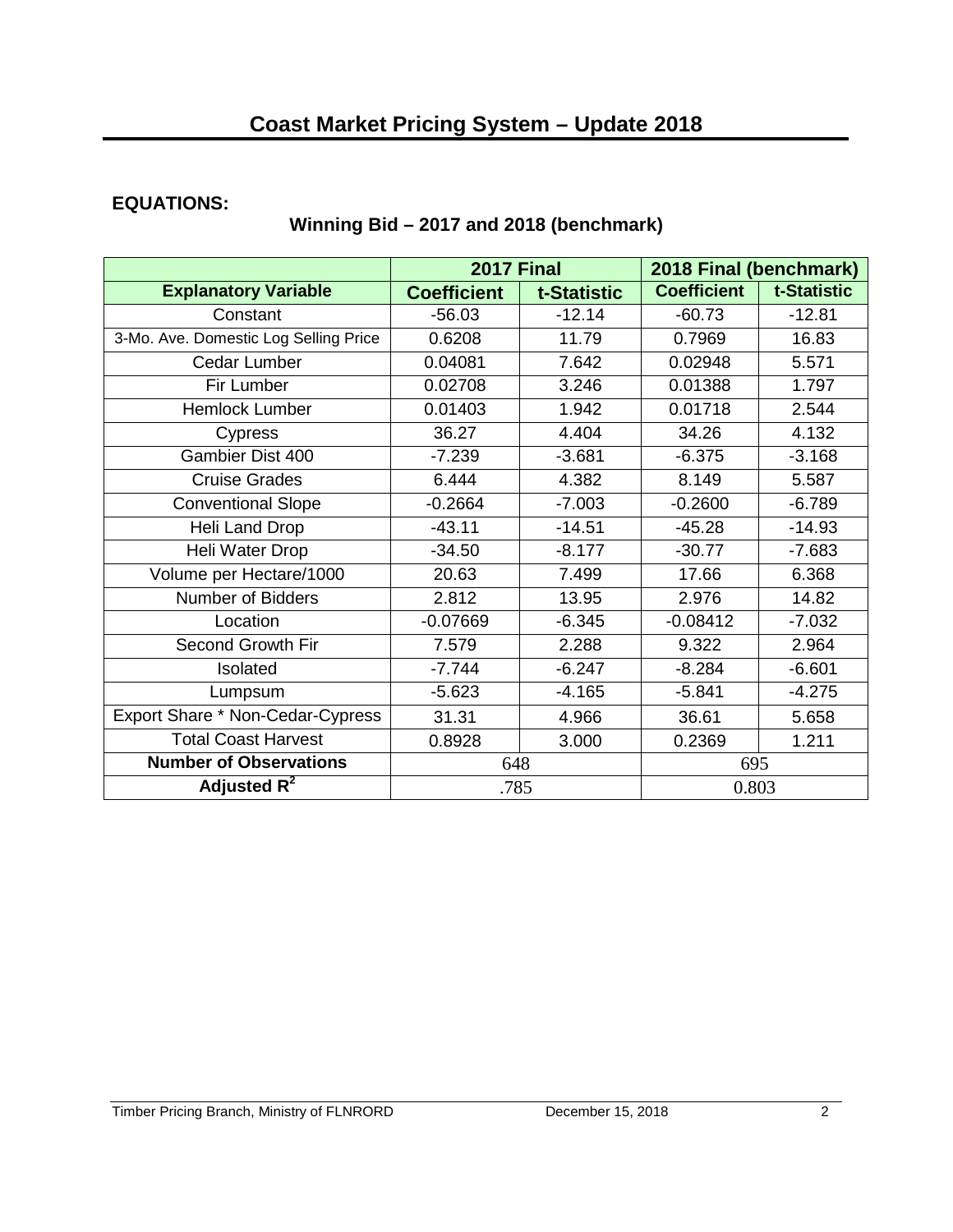# **Number of Bidders – 2017 Final and 2018 Final (benchmark)**

|                                    | <b>2017 Final</b>  |             | 2018 Final (benchmark) |             |
|------------------------------------|--------------------|-------------|------------------------|-------------|
| <b>Explanatory Variable</b>        | <b>Coefficient</b> | t-Statistic | <b>Coefficient</b>     | t-Statistic |
| Constant                           | $-1.901$           | $-3.861$    | $-1.792$               | $-3.849$    |
| LN (Volume/1000)                   | 0.2561             | 2.111       | 0.2469                 | 2.120       |
| <b>Predicted Bid</b>               | 0.05541            | 14.83       | 0.05511                | 17.05       |
| Lumpsum                            | 0.3252             | 2.111       | 0.2948                 | 1.630       |
| District Average Number of Bidders | 0.7059             | 0.08456     | 0.6711                 | 8.289       |
| <b>Number of Observations</b>      | 648                |             | 695                    |             |
| Adjusted $R^2$                     | 0.370              |             | 0.402                  |             |

<span id="page-4-0"></span>Note: LN means natural logarithm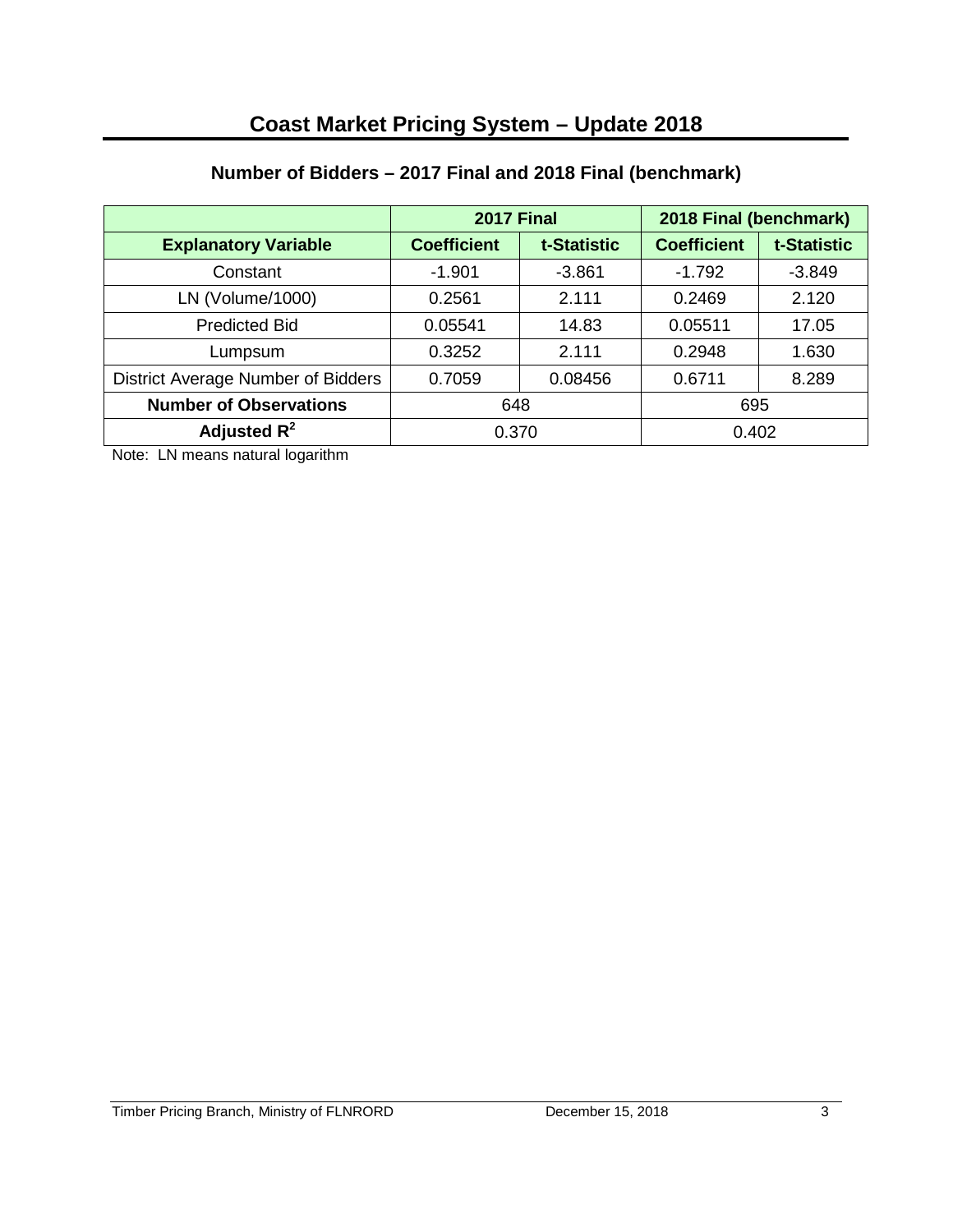# **4. SPECIFIED OPERATIONS**

The auction dataset used to develop MPS is comprised of 695 auctions. There are some harvesting situations that are not well represented in the auction dataset (for example, inland water transportation) and therefore, a specified operation cost estimate is used in the calculation of stumpage rates. See Appendix 2 for definitions of each specified operation.

The specified operations are shown below.

| <b>Specified Operations</b>                                 | December 2017<br><b>Update</b>                     | December 2018<br><b>Update</b>                            |
|-------------------------------------------------------------|----------------------------------------------------|-----------------------------------------------------------|
| Skyline Logging                                             | Appraised as heli                                  | Appraised as heli                                         |
| Inland Water Log Transportation                             | \$6.75/m3                                          | \$8.21/m3                                                 |
| <b>Tree Crown Modification</b>                              | \$35.05/tree (old growth)                          | \$38.22/tree (old growth)                                 |
|                                                             | \$15.17/tree (2nd growth)                          | \$17.26/tree (2nd growth)                                 |
| <b>Clayoquot Sound Operating Costs</b>                      | \$7.13/m3                                          | \$8.47/m3                                                 |
| <b>Helicopter Single Standing Stem</b><br>Selection         | \$37.78/m3                                         | n/a                                                       |
| De-stumping for Root Disease Control                        | \$1,114/ha                                         | n/a                                                       |
| Ecosystem Based Management                                  | \$4.13/m3                                          | \$6.67/m3                                                 |
| Haul Distance Above 100km                                   | \$0.135/m3 per km beyond<br>100km                  | \$0.135/m3 per km beyond<br>100km                         |
| High Development Cost (only applies to<br>BCTS upset rates) | See Section 4.4.9 of the<br>Coast Appraisal Manual | See Section 4.4.7 of the<br><b>Coast Appraisal Manual</b> |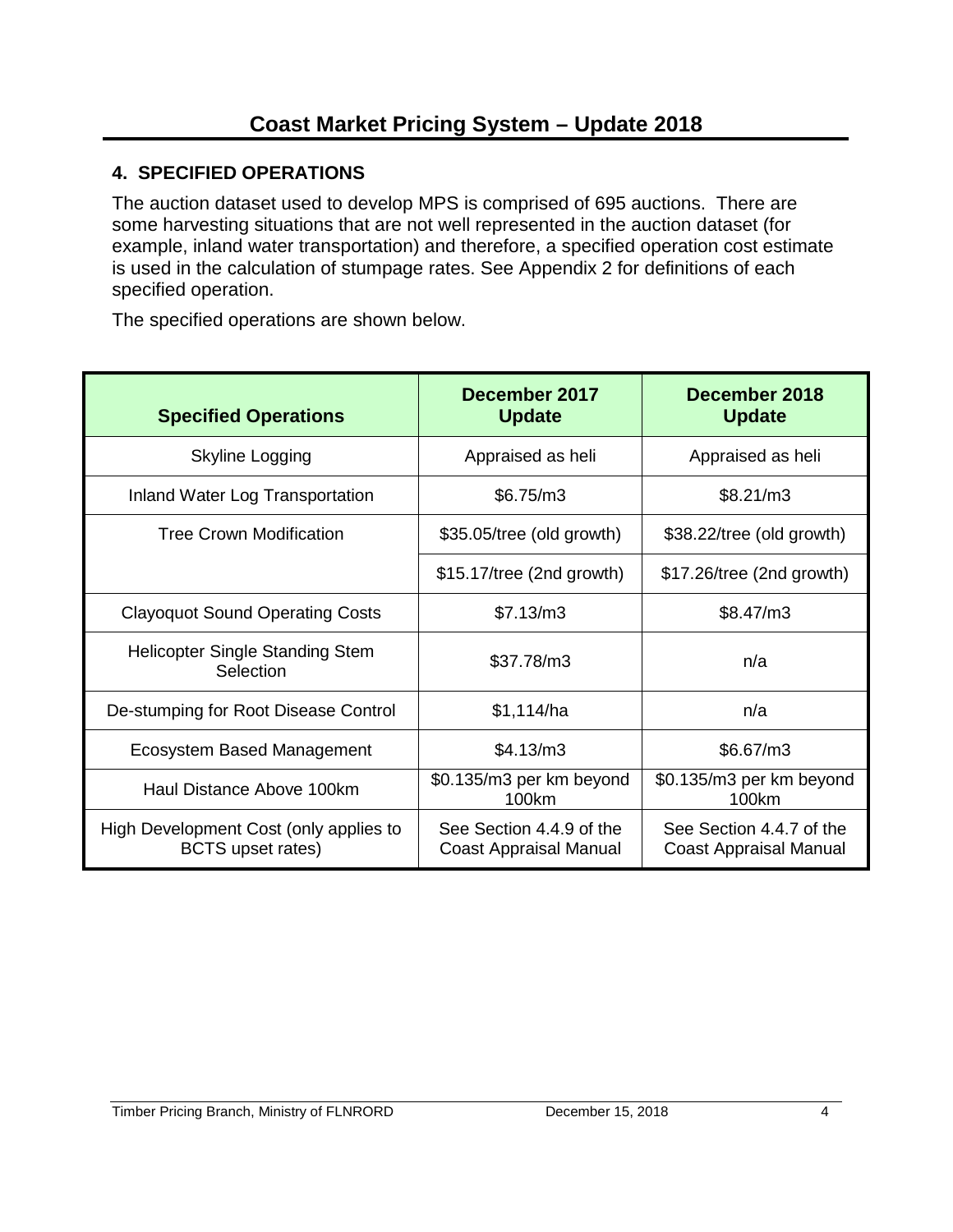# <span id="page-6-0"></span>**5. TENURE OBLIGATION ADJUSTMENTS**

As outlined in the Coast Tenure Obligations Adjustment paper (dated July 1, 2012), the adjustments are based on cost surveys.

The tenure obligation adjustments are shown below.

| <b>Tenure Obligations</b>             | December 2017<br><b>Update</b>   | December 2018<br><b>Update</b>   |
|---------------------------------------|----------------------------------|----------------------------------|
| Forest Planning & Administration Cost | \$13.29/m3                       | \$13.51/m3                       |
| Low Volume Cost                       | \$7.51/m3                        | \$8.89/m3                        |
| Road Development Cost                 | See Section 5.3 of<br><b>CAM</b> | See Section 5.3 of<br><b>CAM</b> |
| Road Management Cost                  | \$1.90/m3                        | \$2.09/m3                        |
| Road Use Charges                      | Approved actuals                 | Approved actuals                 |
| <b>Basic Silviculture Cost</b>        | $$3.01 - $10.64/m3$              | $$2.84-S10.95/m3$                |
| <b>BCTS</b> Infrastructure            | \$0.18/m3                        | \$0.14/m3                        |
| Low Grade Adjustment                  | See Section 5.7 of<br><b>CAM</b> | See Section 5.7 of<br><b>CAM</b> |
| Return to Forest Management           | 1.070                            | 1.074                            |

# <span id="page-6-1"></span>**6. SUMMARY**

The new final equation, specified operations and tenure obligation adjustments will be used to calculate stumpage rates on the Coast, starting December 15, 2018.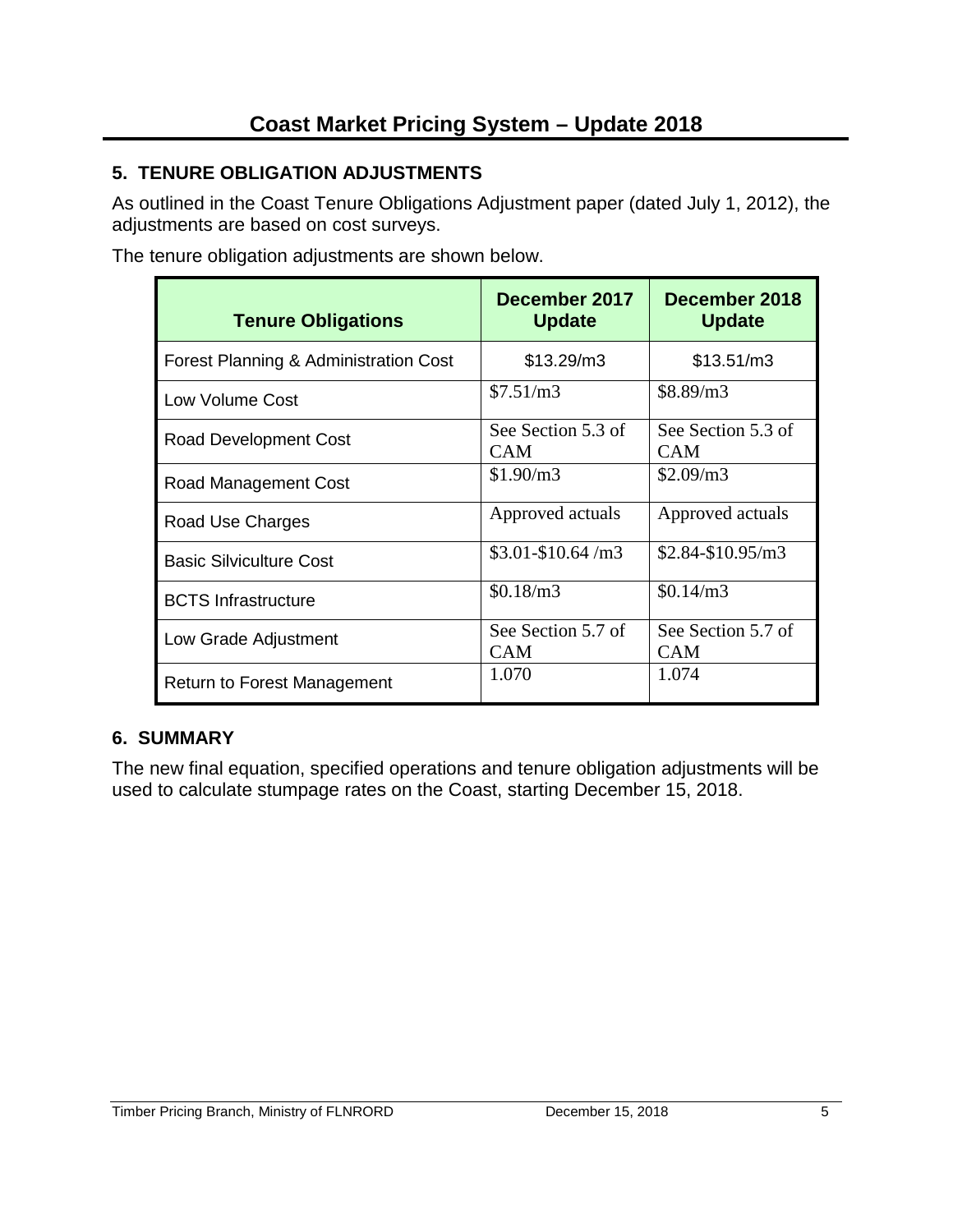<span id="page-7-0"></span>**APPENDIX 1**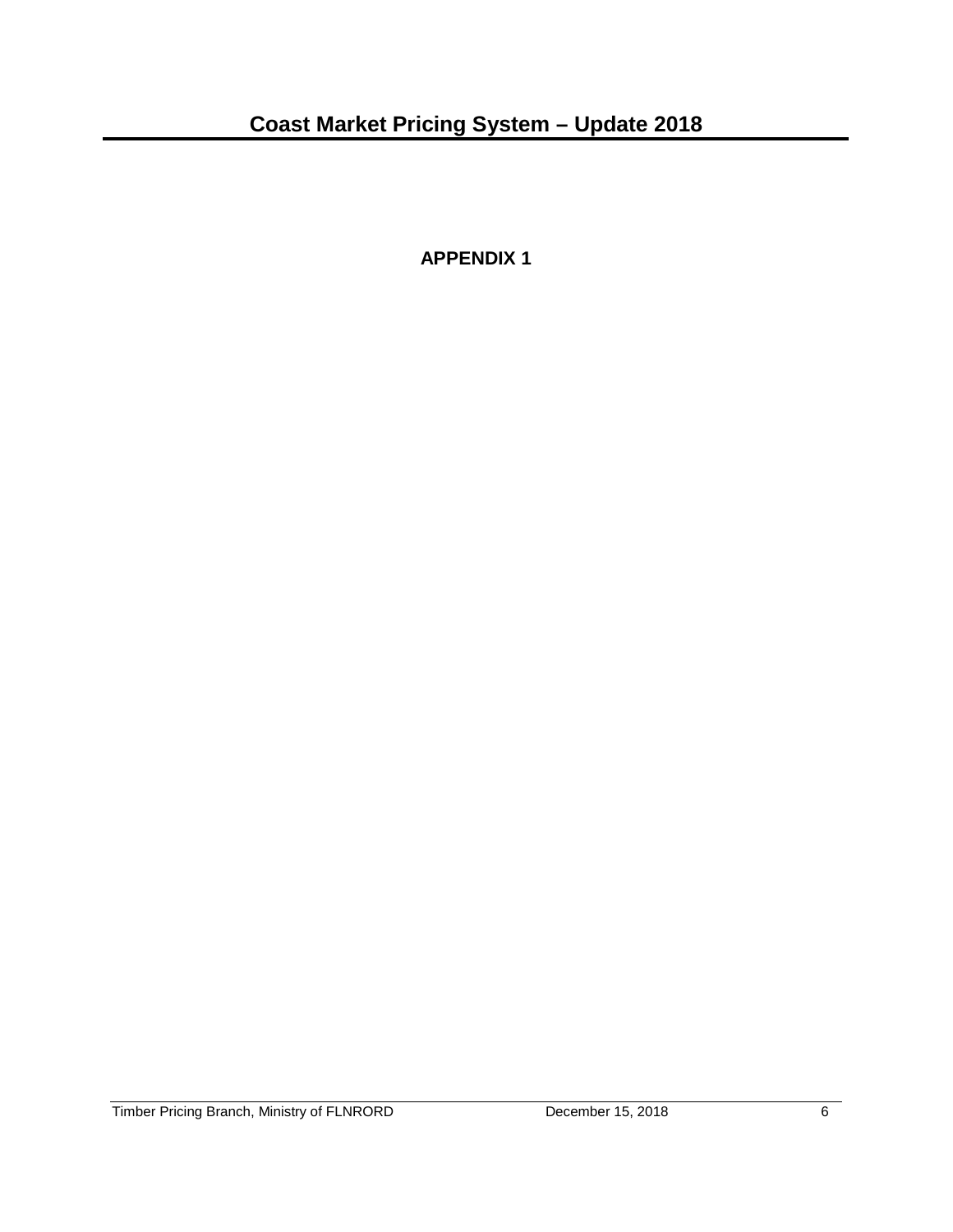#### **FINAL ESTIMATED WINNING BID**

<span id="page-8-0"></span>Dependent Variable: WB\*148/CPI Method: Least Squares Date: 10/04/18 Time: 12:56 Sample: 1 967 IF IN\_695=1 Included observations: 695

| Variable                        | Coefficient | Std. Error         | t-Statistic | Prob.    |
|---------------------------------|-------------|--------------------|-------------|----------|
| C                               | $-60.73210$ | 4.740493           | $-12.81135$ | 0.0000   |
| NΒ                              | 2.976253    | 0.200836           | 14.81928    | 0.0000   |
| ALP_DOM*148/CPI                 | 0.796857    | 0.047344           | 16.83134    | 0.0000   |
| CEDAR*CEDAR_LUMBER_AMV*148/CPI  | 0.029475    | 0.005291           | 5.570836    | 0.0000   |
| FIR*FIR_LUMBER_AMV*148/CPI      | 0.013875    | 0.007723           | 1.796506    | 0.0729   |
| HEMLOCK*HEMLOCK_LUMBER_AMV*148/ |             |                    |             |          |
| CPI                             | 0.017180    | 0.006752           | 2.544437    | 0.0112   |
| <b>CYPRESS</b>                  | 34.25539    | 8.290670           | 4.131800    | 0.0000   |
| SLOPE*(1-HELI)                  | $-0.260043$ | 0.038301           | $-6.789446$ | 0.0000   |
| <b>HELI LAND</b>                | -45.28192   | 3.032325           | -14.93307   | 0.0000   |
| HELI_WATER                      | -30.76803   | 4.004590           | -7.683192   | 0.0000   |
| VPH/1000                        | 17.66126    | 2.773627           | 6.367568    | 0.0000   |
| <b>LOCATION</b>                 | $-0.084117$ | 0.011962           | -7.032207   | 0.0000   |
| FIR*SG                          | 9.321908    | 3.144684           | 2.964338    | 0.0031   |
| GAMB400_DUM                     | -6.375193   | 2.012490           | $-3.167814$ | 0.0016   |
| <b>CRUISE_GRADES</b>            | 8.148516    | 1.458549           | 5.586727    | 0.0000   |
| <b>ISOLATED</b>                 | $-8.283614$ | 1.254843           | $-6.601315$ | 0.0000   |
| <b>LUMPSUM</b>                  | -5.840870   | 1.366437           | -4.274526   | 0.0000   |
| EXP_EXP_SHARE_12MR*(1-CEDAR-    |             |                    |             |          |
| CYPRESS)                        | 36.61118    | 6.470621           | 5.658062    | 0.0000   |
| TOT_COAST_HARV_12MR             | 0.236928    | 0.195708           | 1.210623    | 0.2265   |
| R-squared                       | 0.807992    | Mean dependent var |             | 42.36422 |
| Adjusted R-squared              | 0.802879    | S.D. dependent var |             | 25.69604 |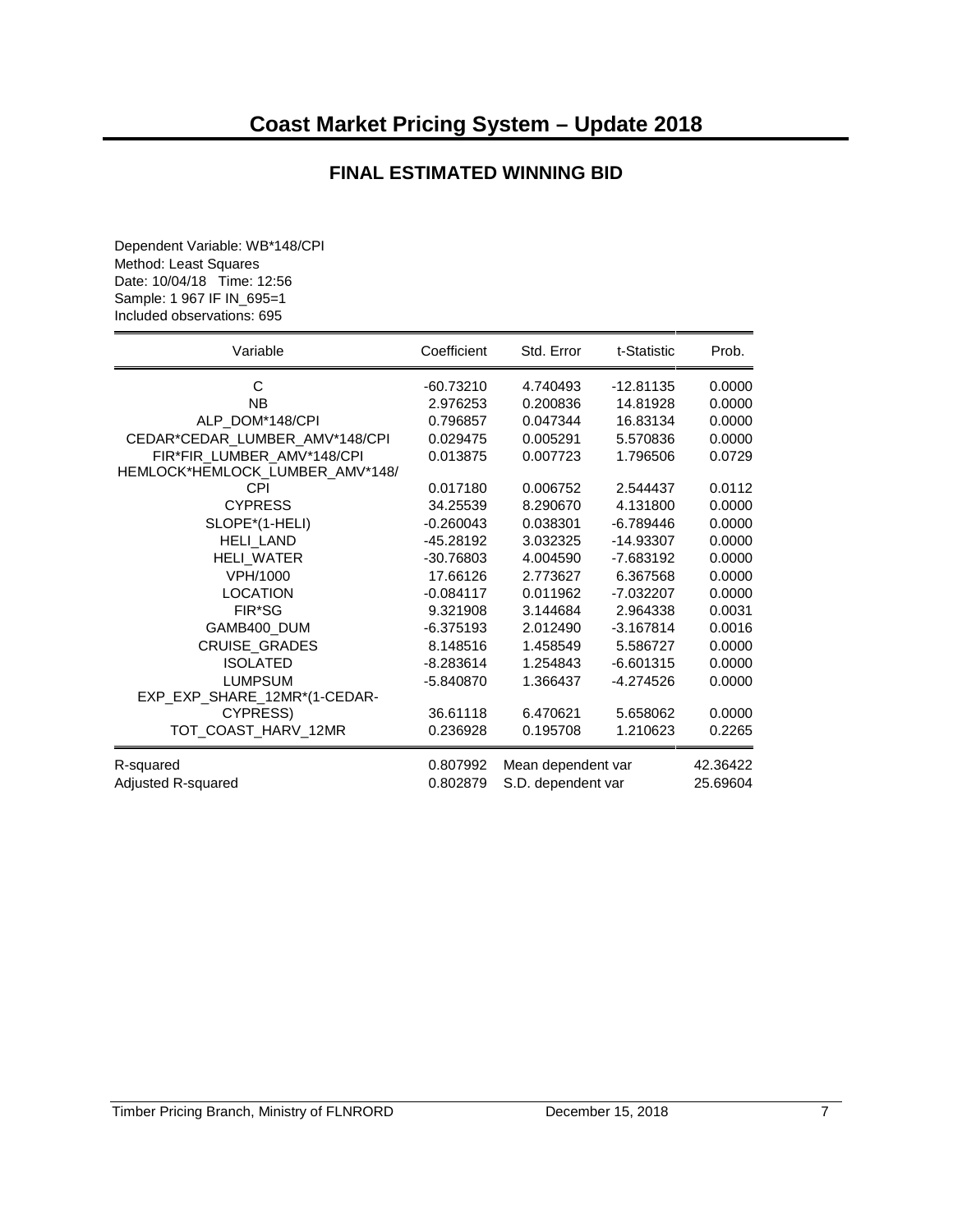#### **FINAL NUMBER OF BIDDERS**

<span id="page-9-1"></span><span id="page-9-0"></span>Dependent Variable: NB Method: Least Squares Date: 10/04/18 Time: 12:56 Included observations: 695

| Variable           | Coefficient | Std. Error         | t-Statistic | Prob.    |
|--------------------|-------------|--------------------|-------------|----------|
| C                  | $-1.792315$ | 0.465633           | $-3.849198$ | 0.0001   |
| <b>WBF*148/CPI</b> | 0.055107    | 0.003233           | 17.04692    | 0.0000   |
| DANB_695           | 0.671146    | 0.080972           | 8.288659    | 0.0000   |
| LOG(VOL/1000)      | 0.246889    | 0.116453           | 2.120073    | 0.0344   |
| <b>LUMPSUM</b>     | 0.294768    | 0.180832           | 1.630065    | 0.1035   |
| R-squared          | 0.405619    | Mean dependent var |             | 4.358273 |
| Adjusted R-squared | 0.402174    | S.D. dependent var |             | 2.428751 |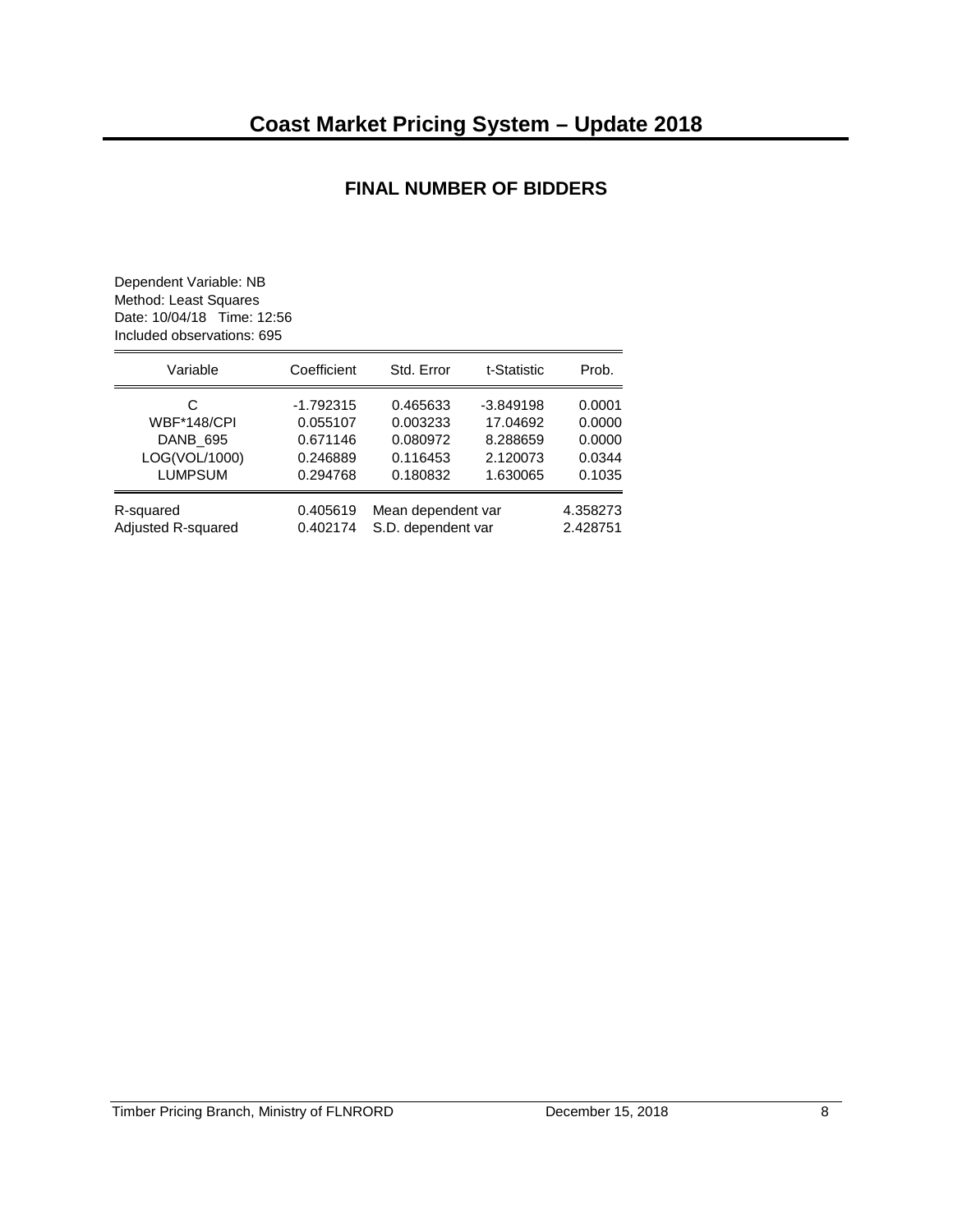# **VARIABLES AND DEFINITIONS**

| <b>PREDICTED BID</b>                                  | Used in the Number of Bidders equation: The estimated<br>winning bid for the cutting authority from the corresponding<br>winning bid equation, expressed in $\frac{m^3}{2}$ .                                                                                                                                                                                                                                                                                                                                                                                                 |  |
|-------------------------------------------------------|-------------------------------------------------------------------------------------------------------------------------------------------------------------------------------------------------------------------------------------------------------------------------------------------------------------------------------------------------------------------------------------------------------------------------------------------------------------------------------------------------------------------------------------------------------------------------------|--|
| 3 MONTH<br><b>AVERAGE LOG</b><br><b>SELLING PRICE</b> | Average coniferous log selling price estimate expressed in<br>$\frac{2}{3}$ This is based upon a consideration of log grades and<br>species for the cutting authority area, and schedules of log<br>market values collected and published by the Timber Pricing<br>Branch.                                                                                                                                                                                                                                                                                                    |  |
| <b>CEDAR LUMBER</b>                                   | A composite of cedar lumber prices times the fraction of<br>cedar (C\$/mfbm, net of duties).                                                                                                                                                                                                                                                                                                                                                                                                                                                                                  |  |
| <b>FIR LUMBER</b>                                     | A composite of fir lumber prices times the fraction of fir.                                                                                                                                                                                                                                                                                                                                                                                                                                                                                                                   |  |
| <b>HEMLOCK</b><br><b>LUMBER</b>                       | A composite of hemlock lumber prices times the fraction of<br>hemlock (C\$/mfbm, net of duties).                                                                                                                                                                                                                                                                                                                                                                                                                                                                              |  |
| <b>CYPRESS</b>                                        | The fraction of the coniferous cruise volume that is cypress.                                                                                                                                                                                                                                                                                                                                                                                                                                                                                                                 |  |
| <b>SECOND GROWTH</b><br><b>FIR</b>                    | The fraction of the coniferous cruise volume that is Douglas<br>fir, if the appraisal is classified as second growth. Zero if the<br>appraisal is classified as old growth.                                                                                                                                                                                                                                                                                                                                                                                                   |  |
| <b>VOLUME PER</b><br><b>HECTARE</b>                   | Cruised volume of coniferous timber per hectare. Expressed<br>in $m^3/ha$ and is rounded to 2 decimal places.                                                                                                                                                                                                                                                                                                                                                                                                                                                                 |  |
| <b>HELICOPTER</b><br><b>LAND</b>                      | For land drop only: The fraction of the total net cruise volume,<br>including deciduous volume, of timber in a cutting authority<br>area that must be helicopter yarded or yarded by skyline<br>where logs are fully suspended more than 600 m in a straight<br>line to the centre of the closest possible landing. This is<br>calculated by dividing the total volume of timber that must be<br>helicopter yarded or skyline yarded over 600 m by the total<br>net cruise volume of the cutting authority area. HELILAND is<br>in decimal form, rounded to 2 decimal places. |  |
| <b>HELICOPTER</b><br><b>WATER</b>                     | As for HELICOPTER LAND but applies to water drop.                                                                                                                                                                                                                                                                                                                                                                                                                                                                                                                             |  |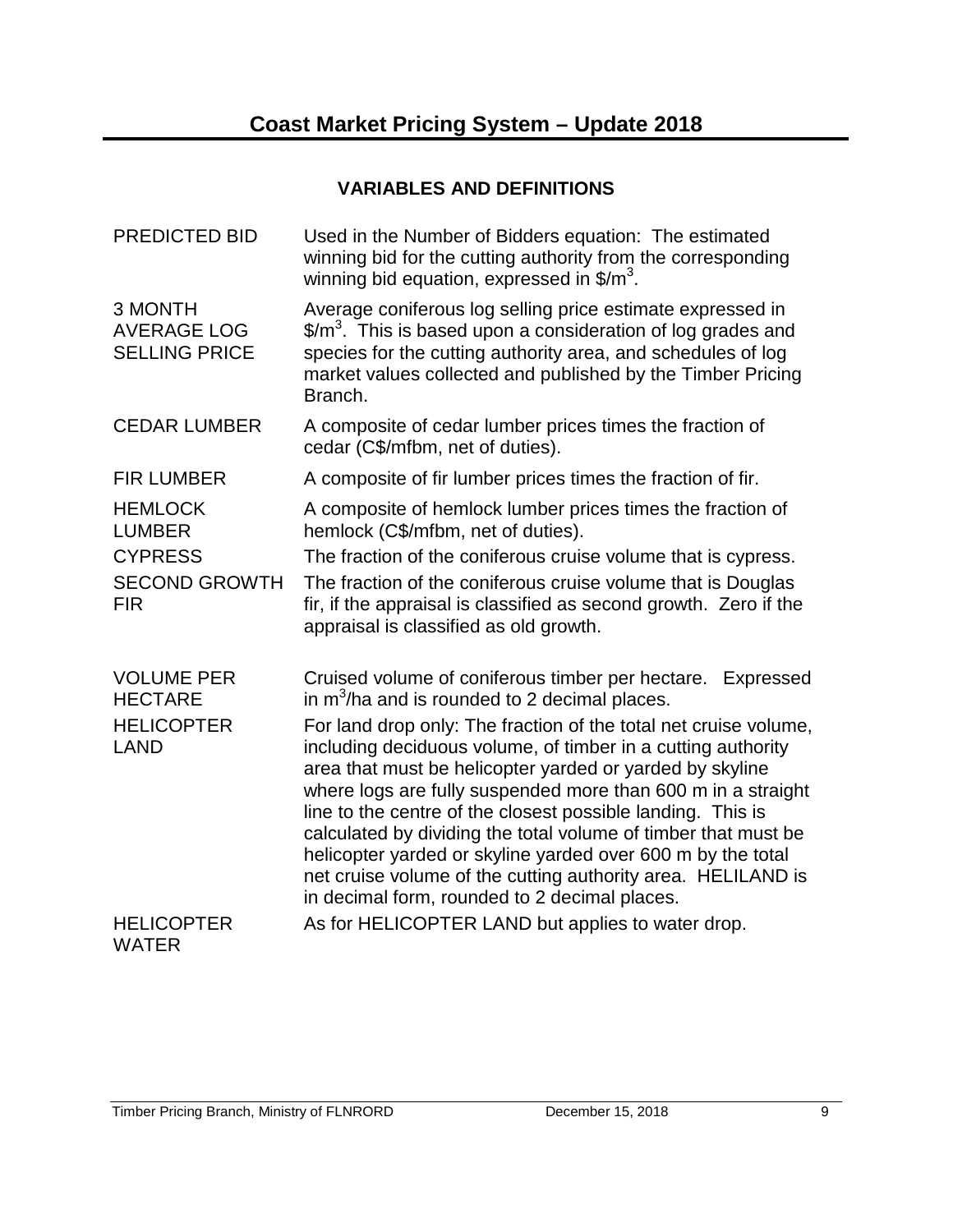# **Coast Market Pricing System – Update 2018**

| <b>CRUISE GRADES</b>                                                    | If cruise is used as a source for log grades for the appraisal<br>for greater than 50 percent of the total net cruise volume,<br>then CRUISE GRADES = 1, otherwise CRUISE GRADES = $0$                                                                                                                                           |
|-------------------------------------------------------------------------|----------------------------------------------------------------------------------------------------------------------------------------------------------------------------------------------------------------------------------------------------------------------------------------------------------------------------------|
| <b>DISTANCE TO</b><br><b>GAMBIER</b>                                    | POA distance is the average straight line distance, weighted<br>by net cruise volume, between the geographic centre of each<br>cutblock in the cutting authority area and Gambier Island.                                                                                                                                        |
| GAMBDIST400                                                             | Where DISTANCE TO GAMBIER is greater than or equal to<br>400, GAMBDIST400 = 1, otherwise GAMBDIST400 = 0.                                                                                                                                                                                                                        |
| <b>DISTRICT</b><br><b>AVERAGE</b><br><b>NUMBER OF</b><br><b>BIDDERS</b> | The average number of bidders for the forest district the<br>cutting authority area is located within is listed in Table 4-2 of<br>the CAM.                                                                                                                                                                                      |
| <b>VOLUME</b>                                                           | That part of the total net cruise volume in the cutting authority<br>area that is coniferous timber except that where the cutting<br>authority is a timber licence or is issued under a licence with<br>an AAC greater than 10 000 $m^3$ , then VOL = 29,900. VOL is<br>expressed in $m3$ , rounded to the nearest whole number. |
| <b>CPIF</b>                                                             | The BC Consumer Price Index approved by the director for<br>use on the effective date of the appraisal, reappraisal or<br>quarterly adjustment, divided by the base CPI of 109.3.                                                                                                                                                |
| <b>LOCATION</b>                                                         | The net cruise volume weighted average straight line distance<br>measured in kilometres between the geographic centre of<br>each part of a cutting authority area and the nearest support<br>centre that is closest to that part of the cutting authority area.                                                                  |
| <b>ISOLATED</b>                                                         | Isolated $=1$ , if all parts of the cutting authority area are<br>accessible by air or water only and is not serviced by public<br>ferry service.                                                                                                                                                                                |
| <b>LUMPSUM</b>                                                          | If the cutting authority is a cruise based competitive timber<br>sale with a stand as a whole rate then LUMPSUM $= 1$ ,<br>otherwise LUMPSUM = $0$ .                                                                                                                                                                             |
| Export Share * Non-<br>Cedar-Cypress                                    | Export Share of non- cedar-cypress harvest (as published in<br>monthly appraisal parameters) time the share of non-cedar-<br>cypress.                                                                                                                                                                                            |
| <b>Total Coast Harvest</b>                                              | Total Coast harvest (all lands and tenure types) in a recent 12<br>month period (million m3, as published in monthly appraisal<br>parameters).                                                                                                                                                                                   |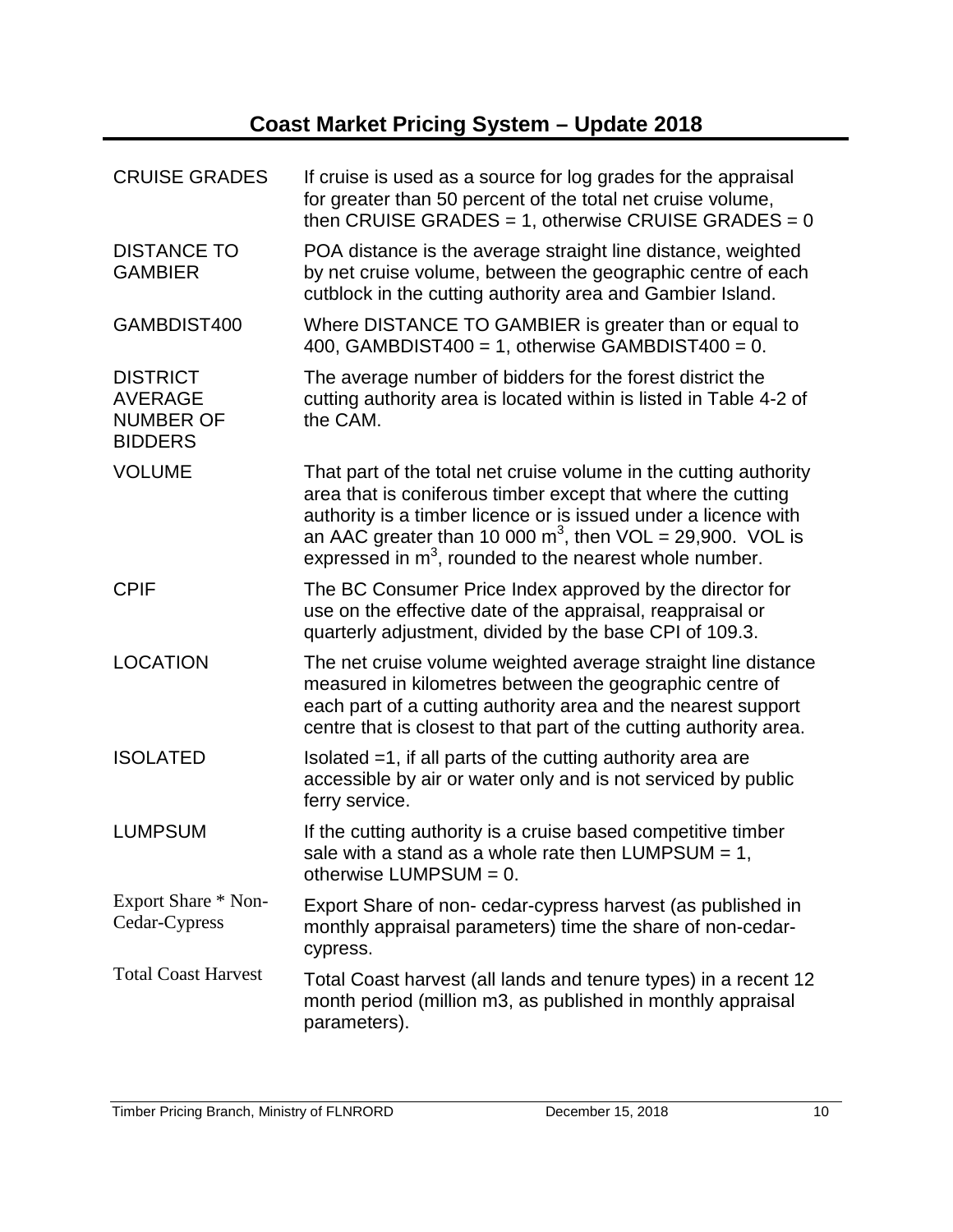<span id="page-12-0"></span>**APPENDIX 2**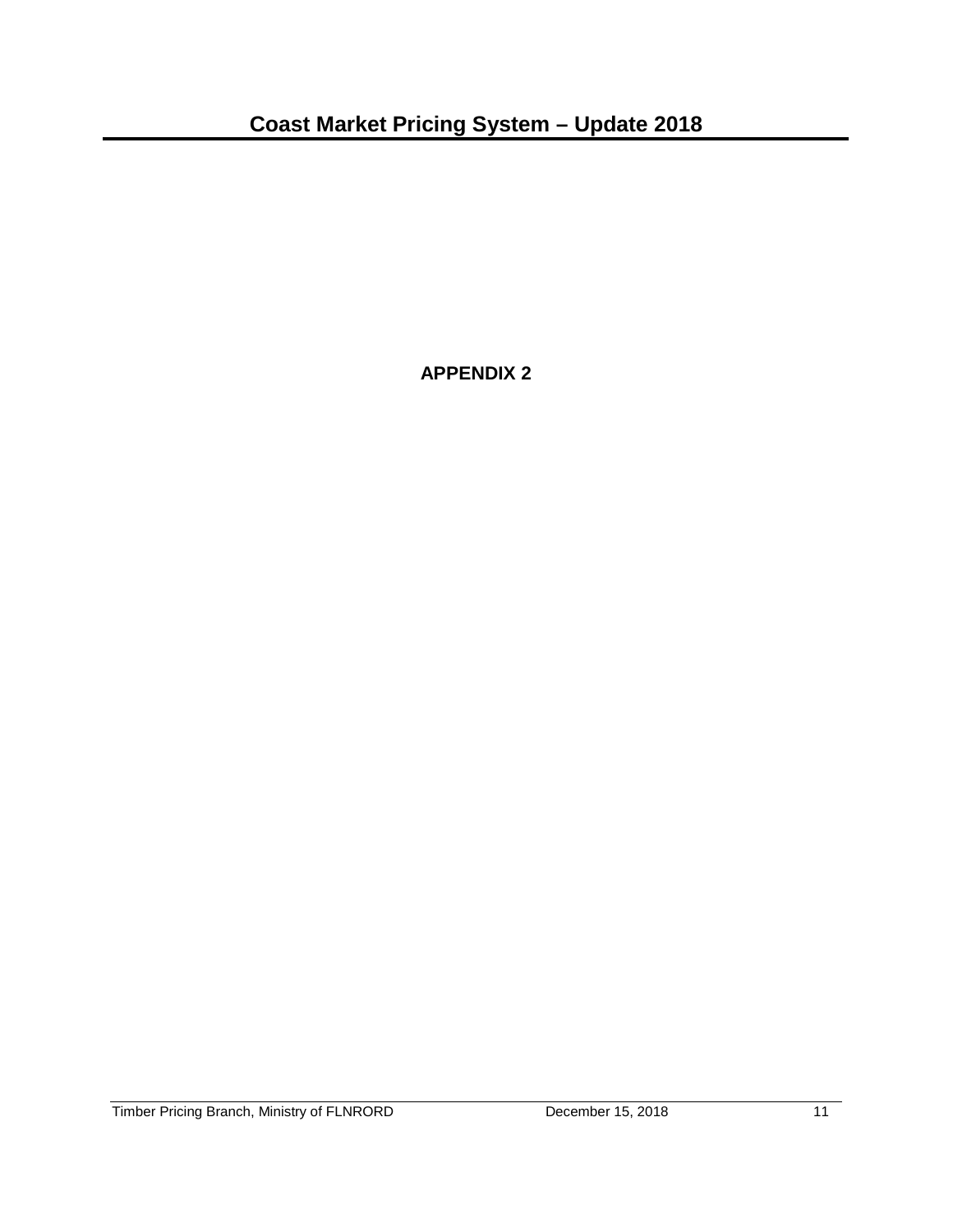# **Coast Market Pricing System – Update 2018**

# **SPECIFIED OPERATIONS**

<span id="page-13-0"></span>If sufficient auction data is not available, the ministry will, for those identified situations, implement specified operations.

The specified operations will be used to adjust the MPS stumpage rate for the estimated incremental cost of the identified situation. The explicit assumption is that if a bidder was faced with a similar situation he or she would lower the bid by the extra cost incurred because of the identified situation.

The situations that may be eligible for specified operations adjustment will be determined according to the following principles:

- The expectation that a bid would be influenced by this situation;
- representation (number of samples, if any, in the auction data set);
- materiality of estimated cost differential (supported by verifiable financial data); and,
- statistical analysis (including the premise that other represented situations and variables in the MPS database and equations may serve as a proxy for the situation in question).

The ministry, after considering the above and any other relevant technical information, may or may not designate the situation as an identified situation eligible for a specified operation and, if eligible, specify the dollars per cubic metre adjustment.

The ultimate objective is to have a representative auction database and hence, few, if any, specified operations adjustments.

The following are identified as specified operations for the Coast MPS.

#### **Cost estimates from the current** *Coast Appraisal Manual* **are used for a – g below.**

#### *a) Skyline Logging*

For those areas within a cutblock that:

- are 600 metres or greater measured in a straight line horizontal distance from the centre of the closest possible landing or place where a landing may be located, and;
- are yarded by skyline.

#### *b) Inland Water Transportation*

• Where logs must be towed on Great Central, Owikeno or Powell Lake or other authorized inland water location.